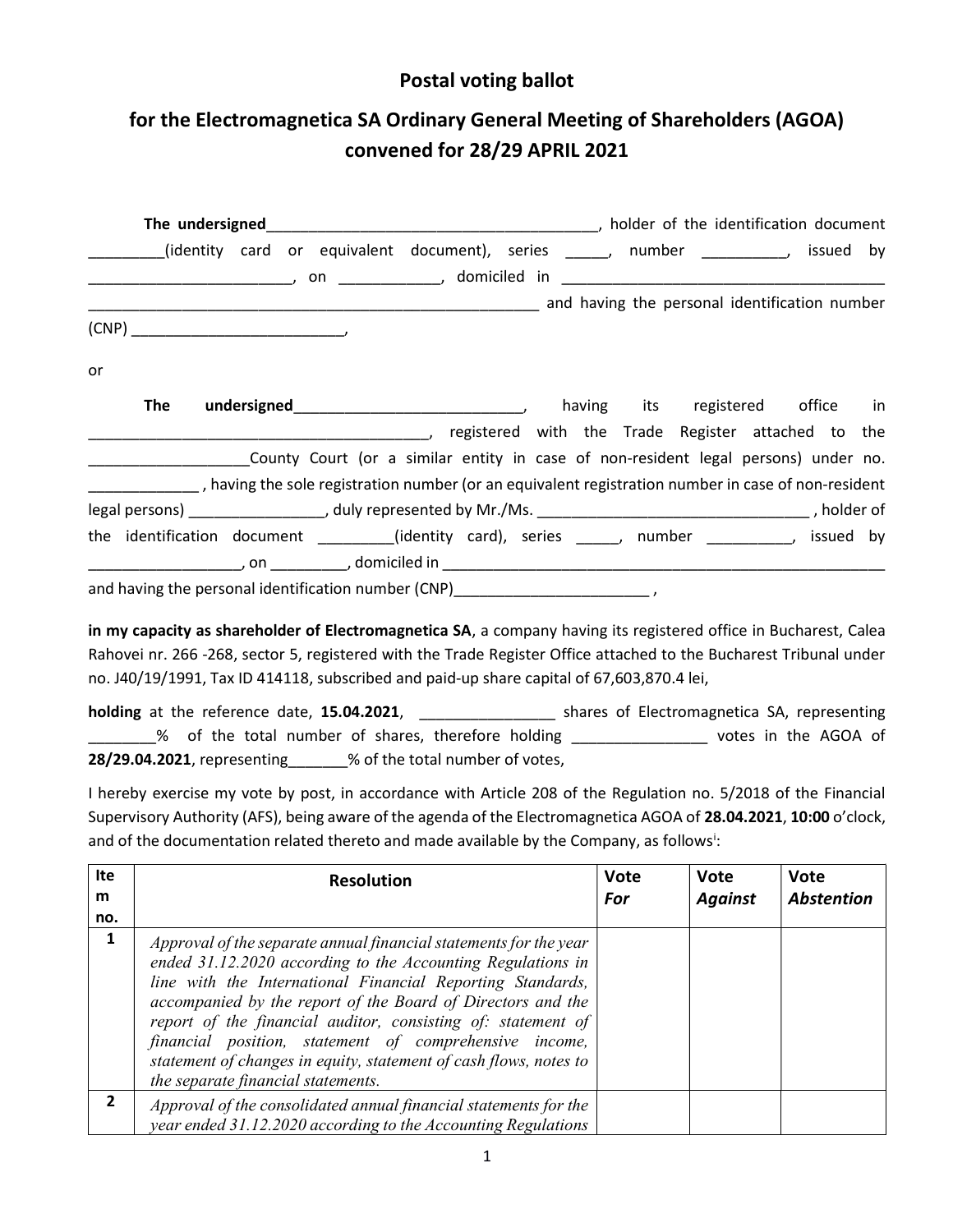| Ite<br>m                | <b>Resolution</b>                                                                                                                                                                                                                                                                                                                                                                                                                                                                                                                                                                                                                                                                                   | <b>Vote</b><br>For | <b>Vote</b><br><b>Against</b> | <b>Vote</b><br><b>Abstention</b> |
|-------------------------|-----------------------------------------------------------------------------------------------------------------------------------------------------------------------------------------------------------------------------------------------------------------------------------------------------------------------------------------------------------------------------------------------------------------------------------------------------------------------------------------------------------------------------------------------------------------------------------------------------------------------------------------------------------------------------------------------------|--------------------|-------------------------------|----------------------------------|
| no.                     | in line with the International Financial Reporting Standards,<br>accompanied by the report of the Board of Directors and the<br>report of the financial auditor, consisting of: consolidated<br>statement of financial position, consolidated statement of<br>comprehensive income, consolidated statement of changes in<br>equity, consolidated statement of cash flows, notes to the<br>consolidated financial statements.                                                                                                                                                                                                                                                                        |                    |                               |                                  |
| 3                       | Approval of the net profit distribution                                                                                                                                                                                                                                                                                                                                                                                                                                                                                                                                                                                                                                                             |                    |                               |                                  |
| 4                       | Appointment of the financial auditor and determination of the<br>minimum term of the financial audit contract, authorising the<br>Board of Directors to negotiate, execute and sign the contract<br>in the name and for the Company                                                                                                                                                                                                                                                                                                                                                                                                                                                                 |                    |                               |                                  |
| 5                       | Discharge of directors for the financial year of the year 2020                                                                                                                                                                                                                                                                                                                                                                                                                                                                                                                                                                                                                                      |                    |                               |                                  |
| 6                       | Approval of the Revenue And Expenditure Budget for 2021 and<br>of the Activity Programme for the financial year 2021,<br>authorising the Board of Directors to realign the revenue and<br>expenditure items in case of occurrence of random and<br>unforeseeable events.                                                                                                                                                                                                                                                                                                                                                                                                                            |                    |                               |                                  |
| $\overline{\mathbf{z}}$ | Approval of the "Remuneration Policy applicable to Directors<br>and Managing Directors".                                                                                                                                                                                                                                                                                                                                                                                                                                                                                                                                                                                                            |                    |                               |                                  |
| 8                       | Approval of the remuneration due to the members of the Board<br>of Directors for the financial year 2021                                                                                                                                                                                                                                                                                                                                                                                                                                                                                                                                                                                            |                    |                               |                                  |
| 9                       | Approval of the remuneration due to the members of the Audit<br>Committee for the financial year 2021                                                                                                                                                                                                                                                                                                                                                                                                                                                                                                                                                                                               |                    |                               |                                  |
| 10                      | Approval of the date of 20.05.2021 as registration date for the<br>identification of shareholders affected by the AGOA resolutions,<br>and of the date of 19.05.2021 as ex-date (date by which shares<br>are traded without the rights deriving from the AGOA<br><i>resolutions</i> )                                                                                                                                                                                                                                                                                                                                                                                                               |                    |                               |                                  |
| 11                      | Granting power of attorney to Mr. Eugen Scheusan - Chairman<br>of the Board of Directors, with the right to delegate the<br>performance of this mandate: $i$ ) to execute and/or sign, on behalf<br>of the Company and/or the Company shareholders, the<br>resolutions of this AGOA and any and all resolutions,<br>documents, applications, forms and requests adopted/drawn up<br>for the purposes of or for the enforcement of the resolutions of<br>this AGOA in relation to any natural or legal person, whether<br>private or public, in order to ii) carry out all the legal formalities<br>for the registration, enforceability, enforcement and publication<br>of the adopted resolutions. |                    |                               |                                  |

The deadline for the registration of postal voting ballots is 26.04.2021 at 10:00 o'clock. If, on 28.04.2021, the quorum set forth under the law is not met, my vote shall be valid for the second meeting, convened on 29.04.2020, in the same place, at the same time, with the same reference date and with the same agenda.

I attach to this form the documents proving the identity of the<sup>ii</sup> undersigned.